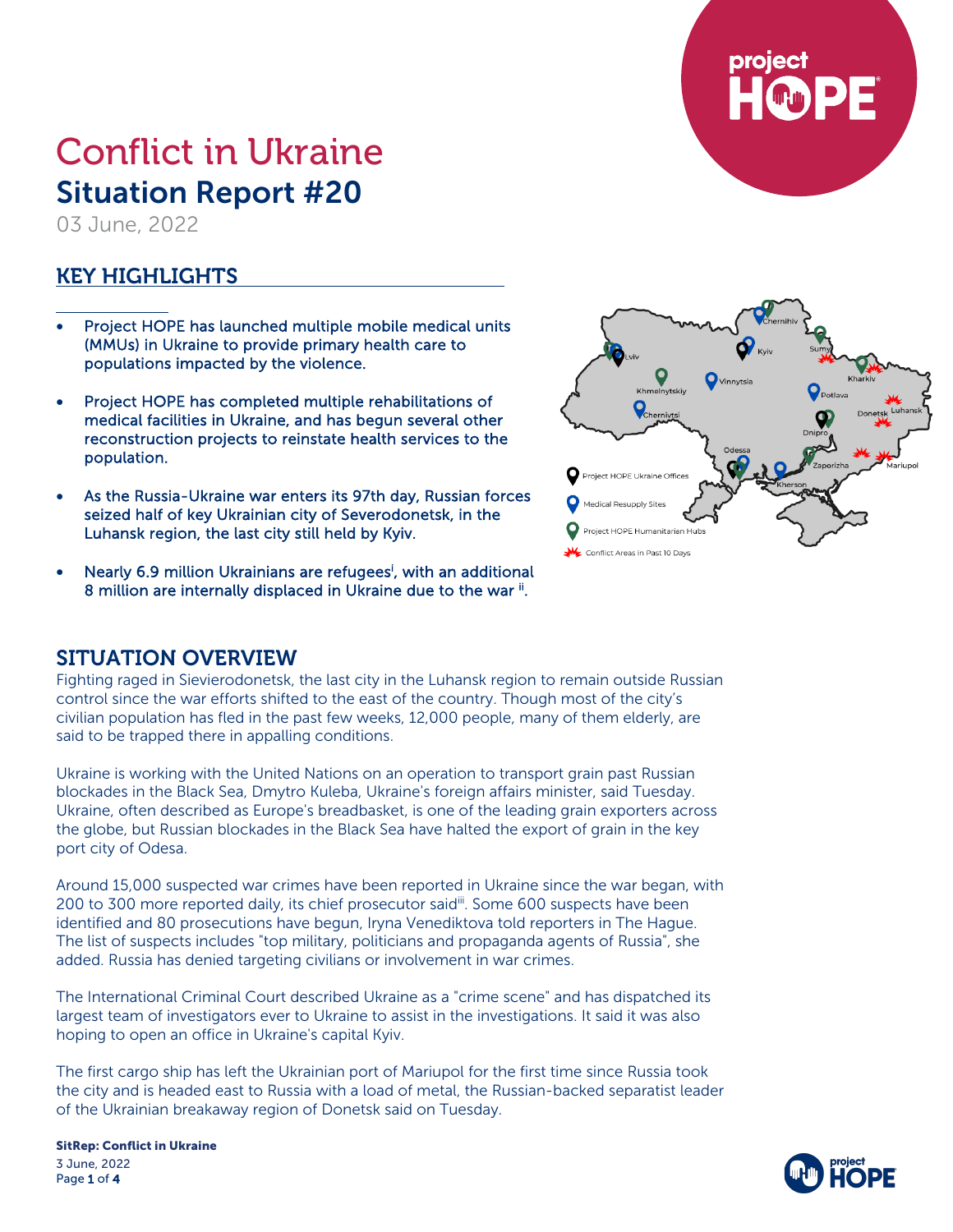Ukraine said the shipment of metal to Russia from Mariupol, whose capture gave Moscow an overland bridge linking mainland Russia and pro-Russian separatist territory to annexed-Crimea, amounted to looting.

More than 8 million people are internally displaced in Ukraine due to the war, and a further 6.9 million have fled to safety across international borders. In response, the International Organization for Migration (IOM) is scaling up the use of its Displacement Tracking Matrix (DTM) tool to better understand mobility dynamics in the region and strengthen the Organization's crisis response (IOM).

It has been a little over three months since Russia invaded Ukraine and the immediate aftereffects of this were non-fighting Ukrainians moving out of their country to neighboring nations, mostly central Europe, as refugees. The spillover and the excessive number of refugees across European cities has now resulted in them needing new schools and housing to absorb refugees unable or unwilling to return home. Most of the European nations are now looking at the possibility of providing long-term assistance to refugees, as more and more territories in Ukraine fall under Russian control.

It is estimated that close to 11 million Ukrainians (around one-quarter of Ukraine's population) have left their nation amidst the war-like situation in their country, with the EU allowing them to stay and work in host countries for a period of three years without a visa and even the UK and the US offering support<sup>iv</sup>. Experts opine that this is exactly what Putin would want, where a sudden influx of refugees across the EU will destabilize the region.

## HUMANITARIAN NEEDS

More than 10 million Ukrainians have been displaced by the invasion, with 479,513 fleeing to Moldova<sup>v</sup>. Some refugees are returning home, either briefly to check on their homes, or for good. For some elderly Ukrainians, the thought of dying somewhere other than their homeland is worse than the fear of Russian tanks.

Ukrainian refugees in Poland are running out of money as charity support dwindles and hosts grow weary. As the war grinds on, many are realizing their stays in countries such as Poland could last months and they will need to find jobs to survive  $-$  a tricky prospect when many don't speak Polish and have young children to look after.

As the war enters its fourth month, fighting remains focused on eastern Ukraine, while there continue to be daily reports of airstrikes and shelling in many other regions. Humanitarian conditions have worsened in both eastern and southern Ukraine, with ongoing, wide-scale disruptions in electricity, water and gas supplies.

## PROJECT HOPE RESPONSE

Project HOPE continues to implement a highly coordinated, comprehensive humanitarian intervention in Ukraine and neighboring countries. Emergency programming in Ukraine focuses support to local primary and secondary health facilities through essential medical equipment and supplies. The refugee response in Moldova, Poland, and Romania have identified local partners to target gaps in essential services, including primary health, mental health and psychosocial support (MHPSS), and protection.

In all locations, Project HOPE continues to work closely with government officials, local partners, and coordination clusters to ensure efforts address most pressing needs.

#### Project HOPE's activities inside Ukraine:

SitRep: Conflict in Ukraine 3 June, 2022 Page 2 of 4

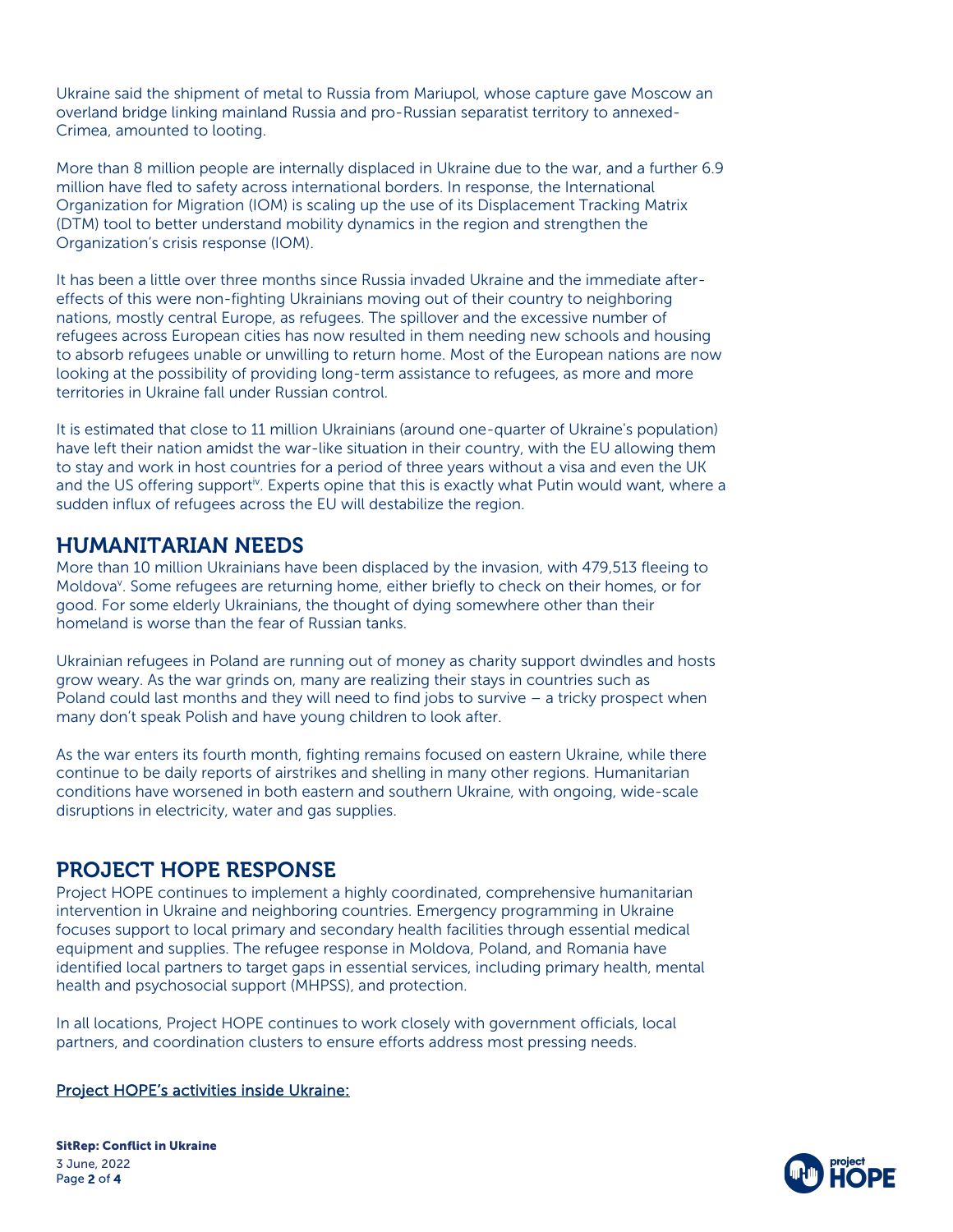- Project HOPE has delivered over 200 pallets of medicines and medical supplies, including insulin, needles, hygiene kits, and more to Lviv for onward distribution westward to hospitals in need.
- The team has engaged a local pharmaceutical company to provide key medicines free of charge to Ukraine's Ministry of Health.
- Project HOPE is launching three mobile medical units (MMU) to provide primary health care in the Dnipro (1) and Zaporija areas (2).
- The Medical Team continues to provide training for "Orthopedic Management of Ballistic Fractures" in Lviv Hospital. The team is working on expanding its training to include trauma injury training across Ukraine.
- Project HOPE has completed multiple reconstruction projects in the hospitals in Irpin and Bucha cities (external rehabilitation works/windows replacement), continue to expand these activities to several facilities in **Borodyanka** municipality (kindergarten, municipal pharmacy, hospital heating system), hospital in Zagalci village, clinic in Dmitrovka village and Psychoneurological hospital in Chernigiv city.



*Project HOPE provided key medical supplies from International Health Partners-UK to health facilities in Dnipro, Ukraine this week.*

• Based on the initial request from Infection Control Ukraine (ICU) partner, the team received 28 generators in country. Project HOPE is ready to distribute initially 20 generators to various hospitals around the country that have already confirmed their needs.

#### Project HOPE's activities in Moldova:

- Project HOPE's team in Moldova continues to support SAMU's mobile medical team that serves refugees crossing the Ukraine/Moldova border (as per the request of the WHO and Moldovan Ministry of Health). SAMU is the only EMT providing services to refugees in Chisinau.
- The team is working with local NGO The Moldova Project to implement a mental health response in central Moldova and in border towns and villages.
- Project HOPE's logistics team continues to support the Ministry of Health through procurement of supplies and pharmaceuticals, including insulin.
- The logistics team has also procured NFI kits for distribution to shelters, women and child centers, and other facilities servicing mothers and children.

### Project HOPE's activities in Poland:

- Project HOPE's team has provided a \$300,000 grant to University Children's Hospital -Krakow (UCH) to support their Ukrainian children's ward and is exploring mental health programming with the hospital. The addition to that, Project HOPE helped to purchase medical equipment and medical supplies for UCH at a cost of \$90,000.
- In addition, a \$250,000 grant was provided to local NGO Podkarpackie Stowarzyszenie dla Aktywnych Rodzin (PSAR) for provision of mental health support to Ukrainian refugees in Poland.

#### Project HOPE's activities in Romania:

- Project HOPE's team in Romania is set to start providing assistance to two newly identified areas namely, Brasov and Constanta. Bravos and Constanta were identified by the UNHCR team in Romania as centers of high numbers of newly incoming Ukrainian refugees.
- Project HOPE continues its financial and technical support to four local NGOs (Blue Heron Foundation, Estuar Foundation, ICAR and Jesuit Refugee Services), providing vital health and mental health care to refugees.
- Distribution of hygiene kits including toothpaste, toothbrushes, diapers, and more for refugees in Romania are still ongoing.

SitRep: Conflict in Ukraine 3 June, 2022 Page 3 of 4